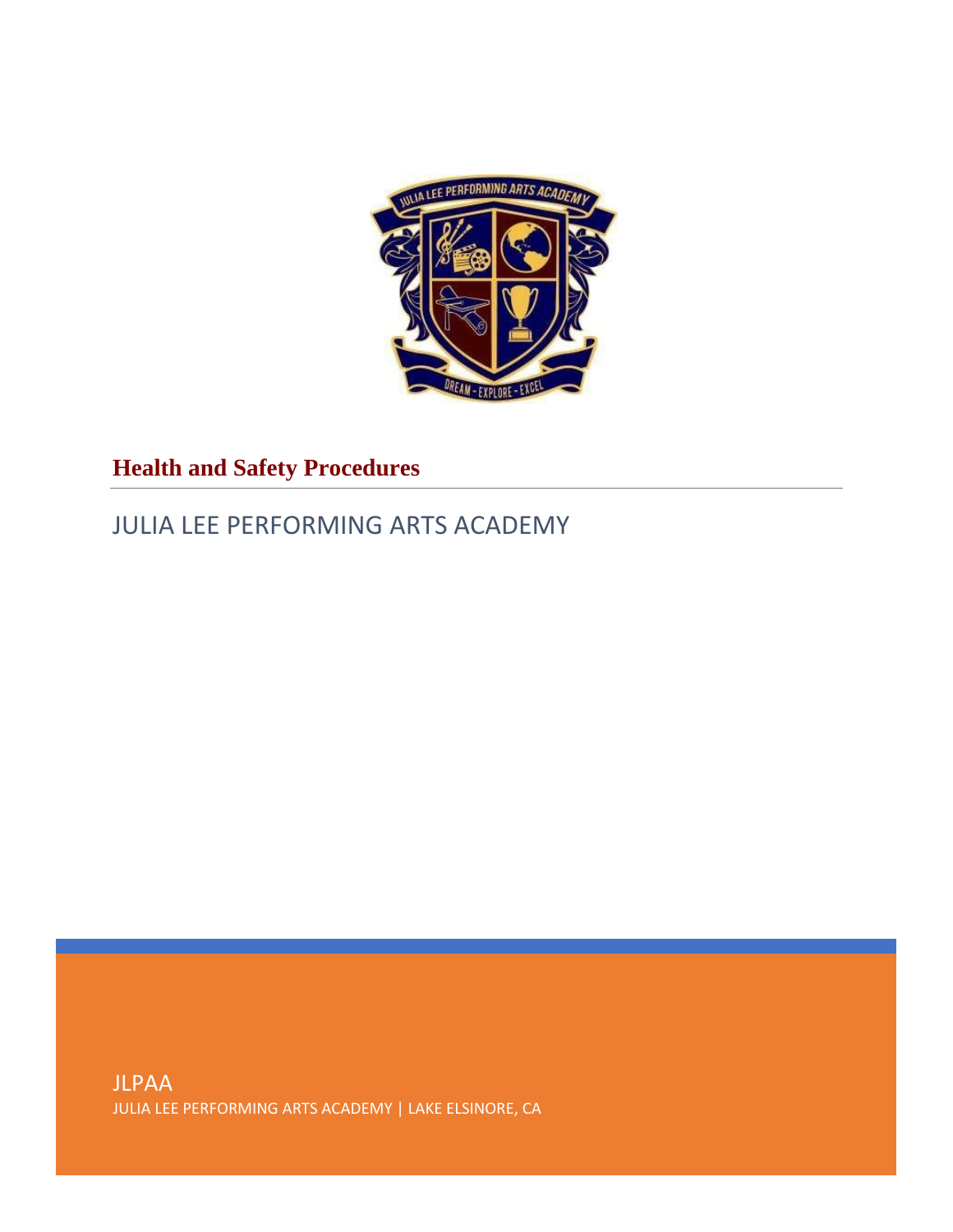# **Health and Safety Procedures**

#### **Assurances**

In accordance with Education Code 47605(d)(1), Performing Arts of Lake Elsinore will be nonsectarian in its employment practices and all other operations. PAALE will not discriminate against any individual (employee or pupil) on the basis of the characteristics listed in Education Code Section 220 (actual or perceived disability, gender, nationality, race or ethnicity, religion, sexual orientation, or any other characteristic that is contained in the definition of hate crimes set forth in Section 422.55 of the Penal Code or association with an individual who has any of the afore mentioned characteristics).

PAALE will comply with Education Code 44237 and 45125.1 regarding the requirement to fingerprint and obtain background clearance of employees and contractors. New employees not possessing a valid California Teaching Credential must submit two sets of fingerprints to the California Department of Justice for the purpose of obtaining a criminal record summary. The Director shall monitor compliance with this policy and report to the Board of Directors on a quarterly basis. The President of the Board of Directors will monitor fingerprinting and background clearance of the Director. Prior to employment, each employee must furnish an up-to date Mantoux Tuberculosis (TB) test result, and documents establishing legal employment status.

Performing Arts Academy of Lake Elsinore will comply with the provisions of ESSA as they apply to certificated and paraprofessional employees of charter schools. PAALE will employ or retain teachers who hold appropriate California teaching certificates, permits, or other documents issued by the Commission on Teacher Credentialing. The Director will ensure that credentials are processed and maintained in accordance with requirements as set forth by the Commission for Teacher Credentialing and the State's interpretation of Highly Qualified for the purposes of compliance with ESSA.

# *Role of Staff as Mandated Child Abuse Reporters*

All classified and certificated staff will be mandated child abuse reporters and will follow all applicable reporting laws, and the same policies and procedures used by the District.

### *TB Testing*

The Charter School will follow the requirements of Education Code Section 49406 in requiring tuberculosis testing of all employees prior to commencing employment.

### *Immunizations*

The Charter School will adhere to all law related to legally required immunizations for entering students pursuant to Health and Safety Code Section 120325-120375, and Title 17, California Code of Regulations Section 6000-6075. PAALE is prepared to comply with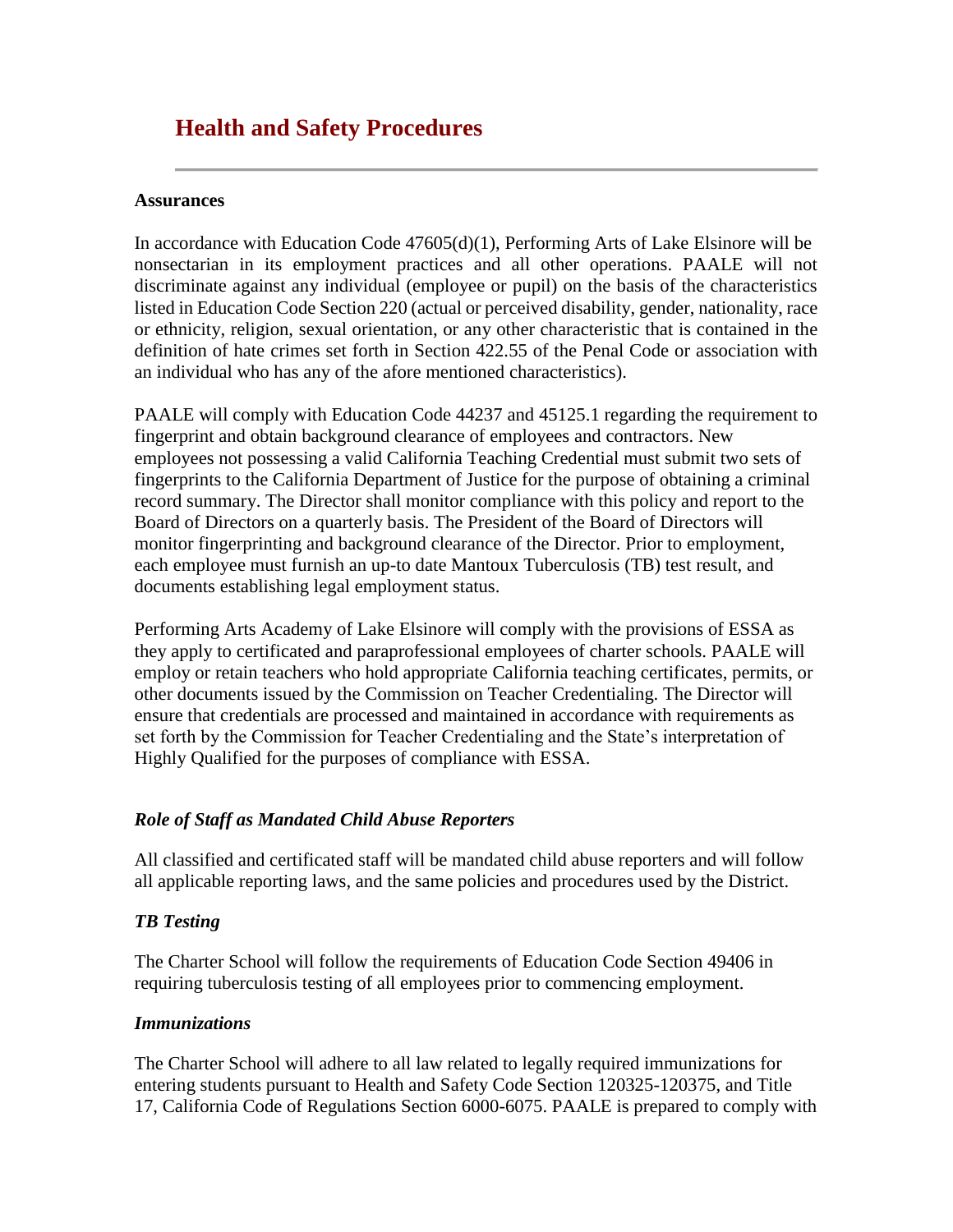the updated legislation regarding required immunizations and these records will be kept by the Charter School.

# *Medication in School*

The Charter School will adhere to Education Code Section 49423 regarding administration of medication in school.

### *Vision, Hearing, and Scoliosis Screening*

Students will be screened for vision, hearing and scoliosis in the same manner as provided to other students in the district. The Charter School will adhere to Education Code Section 49450, et seq., as applicable to the grade levels served by the school.

#### *Diabetes*

The Charter School will provide an information sheet regarding type 2 diabetes to the parent or guardian of incoming  $7<sup>th</sup>$  grade students, pursuant to Education Code Section 49452.7. The information sheet shall include, but shall not be limited to, all of the following:

- 1. A description of type 2 diabetes.
- 2. A description of the risk factors and warning signs associated with type 2 diabetes.
- 3. A recommendation that students displaying or possibly suffering from risk factors or warning signs associated with type 2 diabetes should be screened for type 2 diabetes.
- 4. A description of treatments and prevention of methods of type 2 diabetes.
- 5. A description of the different types of diabetes screening tests available.

### *Emergency Preparedness*

The Charter School shall adhere to a Comprehensive Emergency Management Plan ("CEMP") and Preparedness. PAALE will meet the needs of the school site in conjunction with law enforcement and the Fire Marshall. The CEMP will be developed, encompassing four phases of emergency management: Prevention and Mitigation, Preparedness, Response, and Recovery. The handbook shall include, but not be limited to the following responses: fire, flood, earthquake, terrorist threats, and hostage situations. If assuming a facility that was previously used as a School site, any existing emergency preparedness plan for the school site shall be used as a starting basis for updating the handbook for the Charter School. PAALE staff will be trained in four responses for any emergency: evacuation, lockdown, shelter-in-place and/or hold and secure.

### *Lockdown Drills*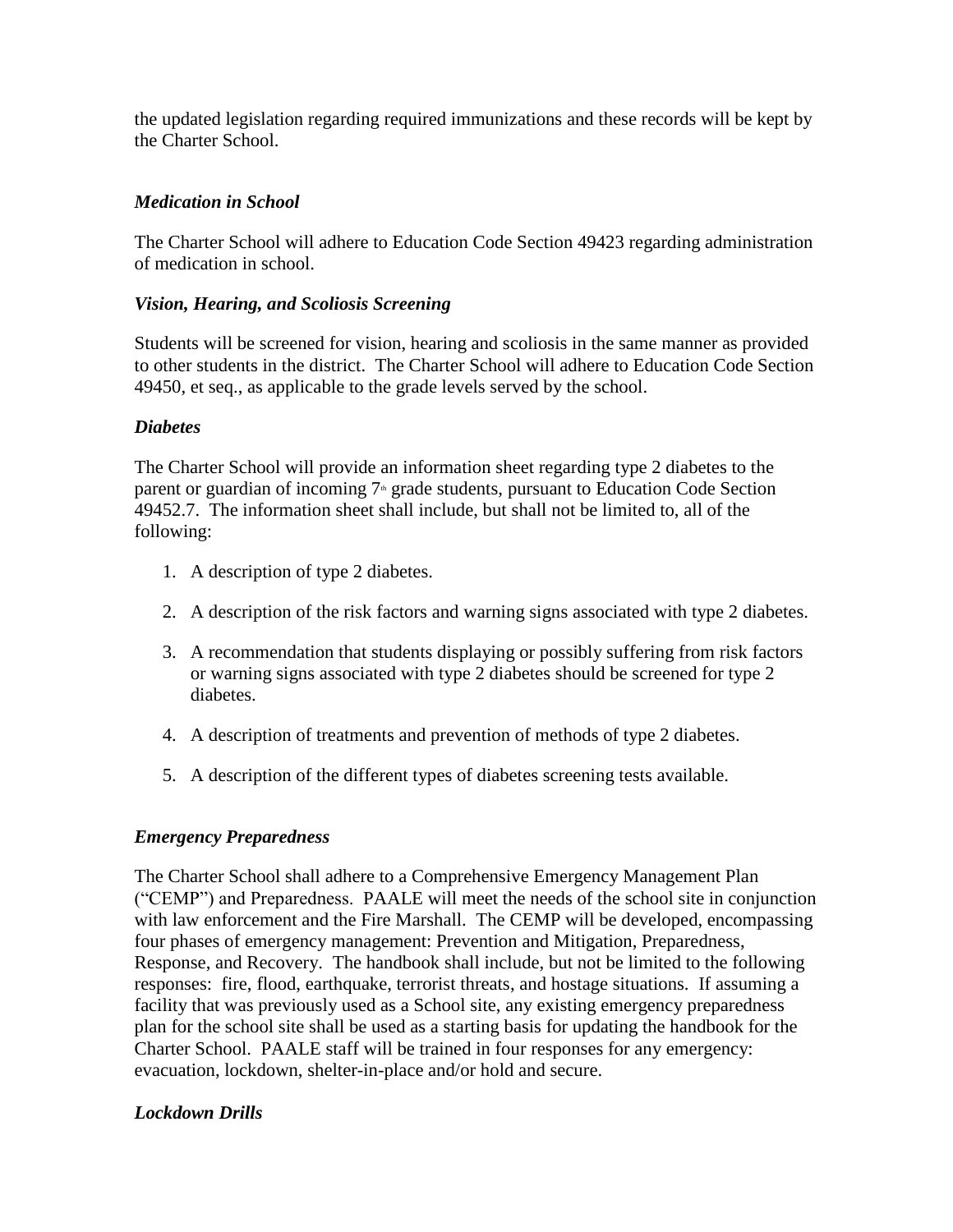Lockdown drills will be held annually. All staff will be alerted via intercom and mass text communication when a lockdown is in progress. Staff will be required to cover windows, turn off lights, and lock doors to their personal work area. Staff will be required to text the all clear notice to command central. While command central clears areas, Administration will check areas for compliance. Once all areas are secure, the release phrase will be given end the drill. Students will not be allowed in or out of buildings, areas, or classrooms once a location is secure. In the event of an emergency, Administration will call 911 and follow specific directions from the authorities.

# *Fire Drills*

Fire drills will be held monthly. Office personnel will maintain a record of fire drills held and total required time for complete evacuation. When the fire drill signal sounds, teachers will lead the students in their room along the route indicated on the evacuation map posted for that purpose. Before leaving the room, teachers will see that all windows and doors are closed and that they have their class attendance roster with them. Students who are not in a classroom at the time the fire drill signal is given will attach themselves to the nearest teacher exiting the building for purposes of getting to the designated evacuation site. Once at the designated evacuation site, teachers and other staff will ensure that all students find their respective teachers. Teachers will then take roll to ensure that all students are accounted for. The names of any missing students will be given to the office personnel and the administrative staff will attempt to locate missing students. Students will remain with their teachers at the designated evacuation site until the administrative staff gives the "all clear" signal.

### *Disaster Drills (i.e. Earthquake)*

Disaster drills will be conducted at least once per year. Students will be made familiar with the "duck and cover" routine. A disaster drill commencing with the "Duck and Cover" routine will be initiated by an announcement. Staff and students will hear "This is an emergency drill. Duck and cover." During the "Duck and cover" routine in the classroom, teachers will turn off the lights and have students get under a desk or table or against the wall away from the windows. Students must remain quiet and orderly so they will be able to hear additional instructions when given. All drills will be concluded with an "all clear" announcement, or a visible signal from the administrative staff. In the event of a real earthquake, everyone must engage in the "duck and cover" routine immediately and remain in position until the teacher determines that it is safe to leave the building. If remaining in the room becomes dangerous, or when the shaking stops, teachers will proceed with their students to the evacuation site or another safety zone. If students are on an outdoor area when a disaster drill is called or during an actual earthquake, students are to drop immediately to the ground, away from trees and power lines, and cover their heads with their hands. They are to remain in that position until given additional instructions. In the event of disasters other than earthquakes, the administrative staff will contact each room, advise staff of potential dangers, and give further directions or orders. Teachers and students will remain in their classrooms until instructions are received for an all clear or an evacuation. If there has been a chemical spill, the teacher must make sure that all doors, windows, and vents remain closed. The school site maintenance staff will turn off the gas. All unassigned staff will report to the office for assignment such as searching offices,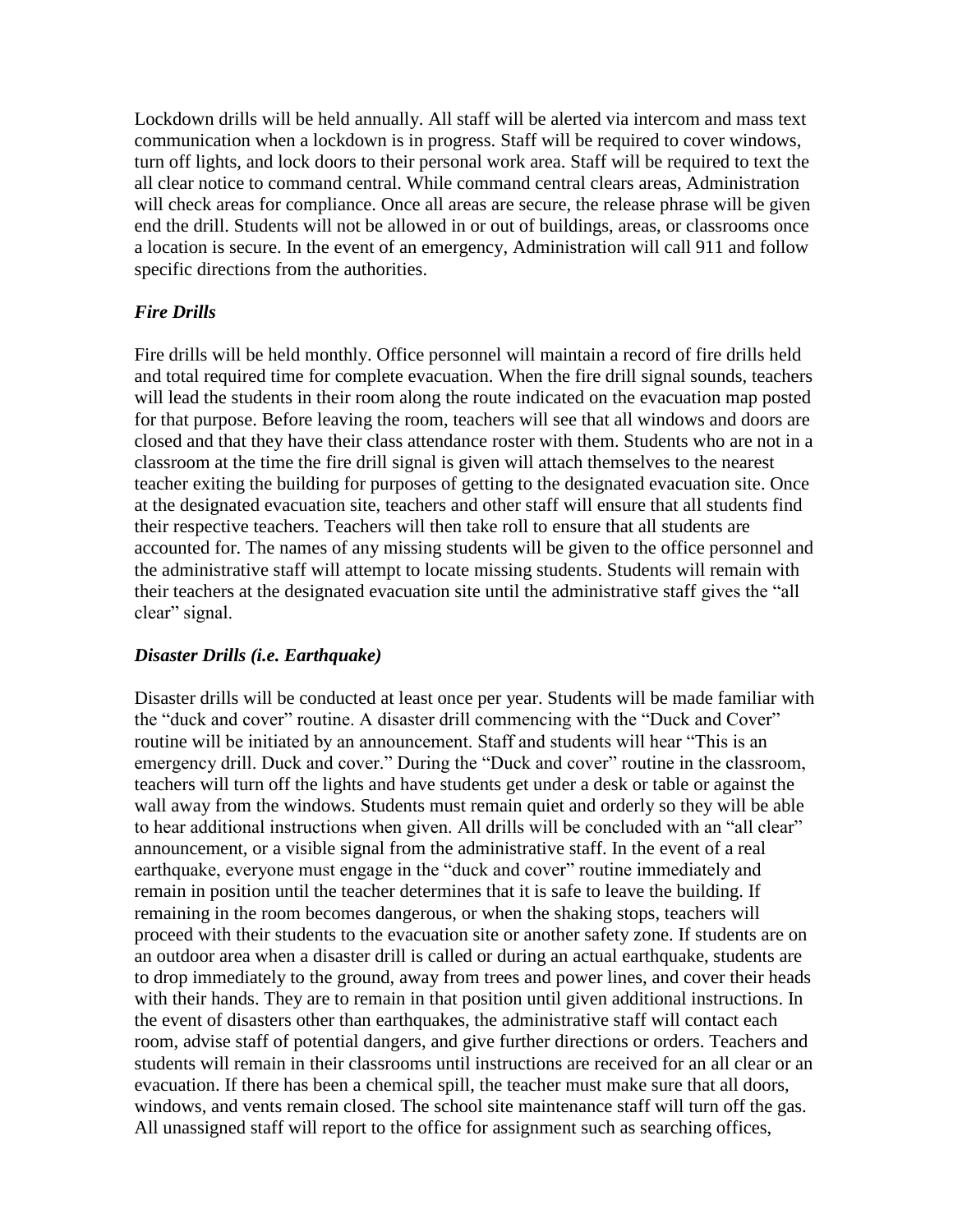bathrooms, and all other common areas, including outdoor facilities. Teachers will stay with their classes for the duration of the emergency. In the event of an earthquake or other national disaster, all School employees are immediately designated "Civil Defense Workers" and are not allowed to leave School until they are given official clearance to do so by the administrative staff.

### *Bomb Threats*

The person receiving the call or letter will document the time of day, wording of the message, background noises, and quality of the voice to try to determine if it is a young child or an adult. This person will delay the caller as long as possible, while they alert another adult to the crisis. That adult will immediately notify the telephone company to trace the call and immediately thereafter, notify the police using 911. Official Submission April 1, 2016 Based on the information at hand, the administrative staff will make a decision whether an immediate evacuation is warranted. If so, the evacuation code word "Safe school drill" will be given and evacuation procedures will be followed. The office personnel will coordinate information requests to and/or from law enforcement, the telephone company, and parents. If an immediate evacuation is not warranted, the administrative staff will notify teachers to inspect their room for any suspicious materials or unknown packages, without alarming students. All unassigned staff will report to the office for assignments such as searching offices, bathrooms, and all other common areas, including outdoor facilities.

#### *Evacuation Plan*

A disaster of significant nature may require the evacuation of the School. Immediately upon notification by outside authorities that the School must be evacuated, the administrative staff will verify the name and position of the person placing the alert. Once the source is confirmed, the administrative staff will give the evacuation code word "safe school drill." Teachers will proceed with their students to the nearest School exit. Before leaving the room, teachers will make sure that they have their class attendance roster with them. Students who are not in a classroom at the time the intercom signal is given will attach themselves to the nearest teacher exiting the building for purposes of getting to the designated evacuation site. Prior to evacuation, offices, bathrooms, and all other common areas, (Including outdoor facilities) will be searched by unassigned staff members designated by the Executive Director/Principal. Once at the designated evacuation site, teachers and other staff will ensure that all students find their respective teachers. Teachers will then take roll to ensure that all students are accounted for. The names of any missing students will be given to office personnel and an individual will be assigned the task of finding any missing students. Teachers will work together to take care of students with injuries, respiratory problems, or other medical conditions. Students will remain with their teachers at the designated evacuation site until the administrative staff gives the "all clear" signal. In the event students cannot return to the school site, the administrative staff will notify parents and/or media as to where students can be picked up. The office personnel will sign out students as they are being picked up by a parent or other adult listed on the emergency information card.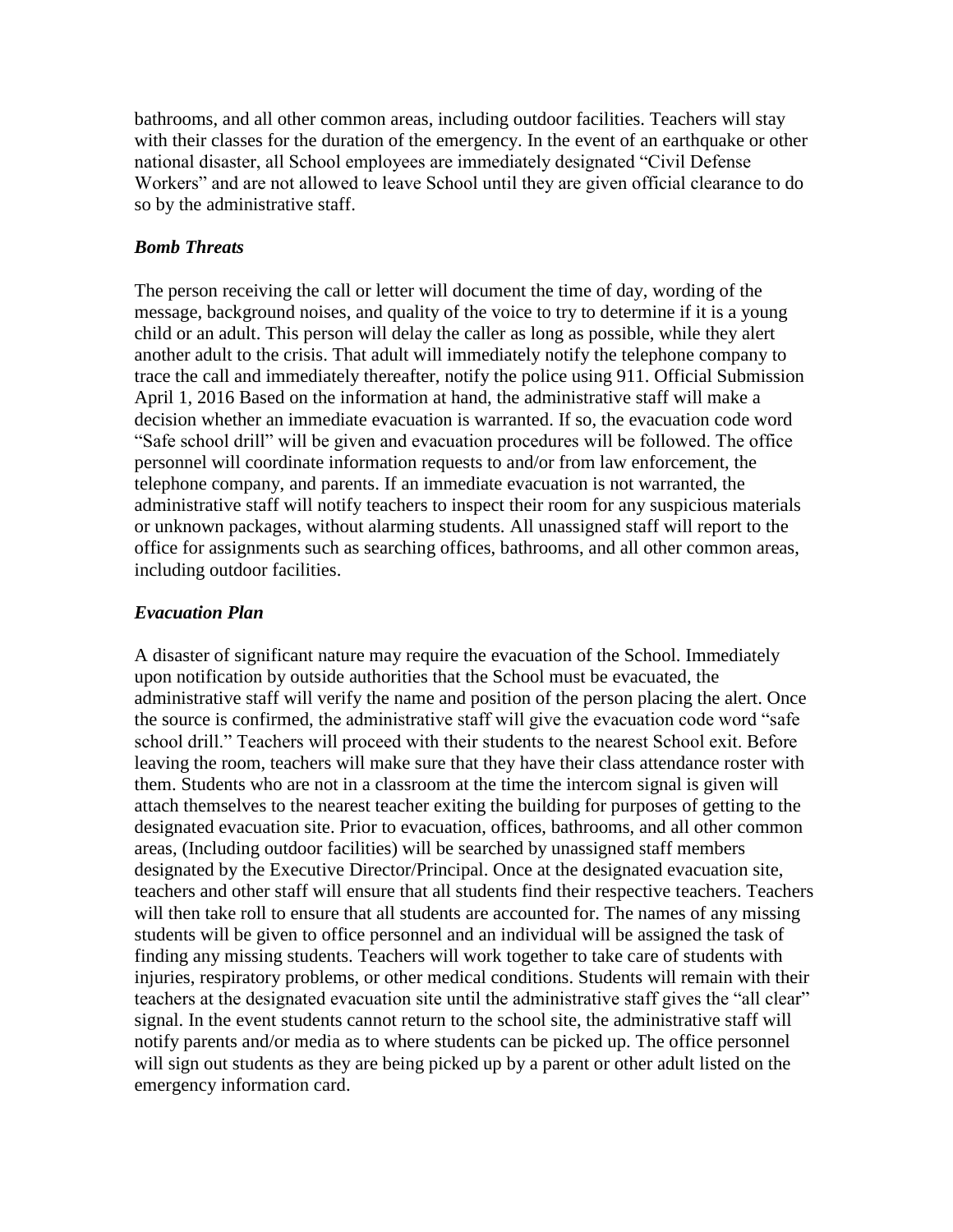# *Blood Borne Pathogens*

The Charter School shall meet state and federal standards for dealing with blood borne pathogens and other potentially infectious materials in the workplace. The Board shall establish a written "Exposure Control Plan" designed to protect employees from possible infection due to contact with blood borne viruses, including human immunodeficiency virus (HIV) and hepatitis B virus (HBV).

Whenever exposed to blood or other body fluids through injury or accident, students and staff should follow the latest medical protocol for disinfecting procedures.

# *Drug/Alcohol/Smoke Free Environment*

The Charter School shall maintain a drug, alcohol smoke and tobacco free environment.

# *Facility Safety*

The Charter School shall comply with Education Code Section 47610 by utilizing facilities that are compliant with the Field Act or facilities that are compliant with the State Building Code. The Charter School agrees to test sprinkler systems, fire extinguishers, and fire alarms annually at its facilities to ensure that they are maintained in an operable condition at all times. In the event the Charter School occupies District-owned facilities, the District shall be responsible for annual testing of the sprinkler systems and fire alarms. The Charter School shall conduct fire drills as required under Education Code Section 32001 and in conjunction with the District (if at District facilities). Emergency Management Plans are updated annually by means of an All Hazards Analysis.

# **Campus Visitors**

Parents and others are welcome to visit the Performing Arts Academy of Lake Elsinore. For the safety of those within the school setting, all visitors are expected to demonstrate the highest standards of courtesy and conduct. Disruptive behavior will not be permitted. All visitors to the PAALE campus must report to the front office to sign in and receive a visitor pass to wear while on campus. PAALE will adhere to the laws and school policies of visitors to school campuses, as stated in the California Education Code (Education Code § 44810 (a); § 44811 (a); § 51101, (a): (1), (2), (12) and Board Rules (1265, 2002), which includes the campus visitor policy being posted.

# *Comprehensive Sexual Harassment Policies and Procedures*

The Charter School is committed to providing a school that is free from sexual harassment, as well as any harassment based upon such factors as race, religion, creed, color, national origin, ancestry, age, medical condition, marital status, sexual orientation, or disability. The Charter School has developed a comprehensive policy to prevent and immediately remediate any concerns about sexual discrimination or harassment at the Charter School (including employee to employee, employee to student, and student to employee misconduct). Misconduct of this nature is very serious and will be addressed in accordance